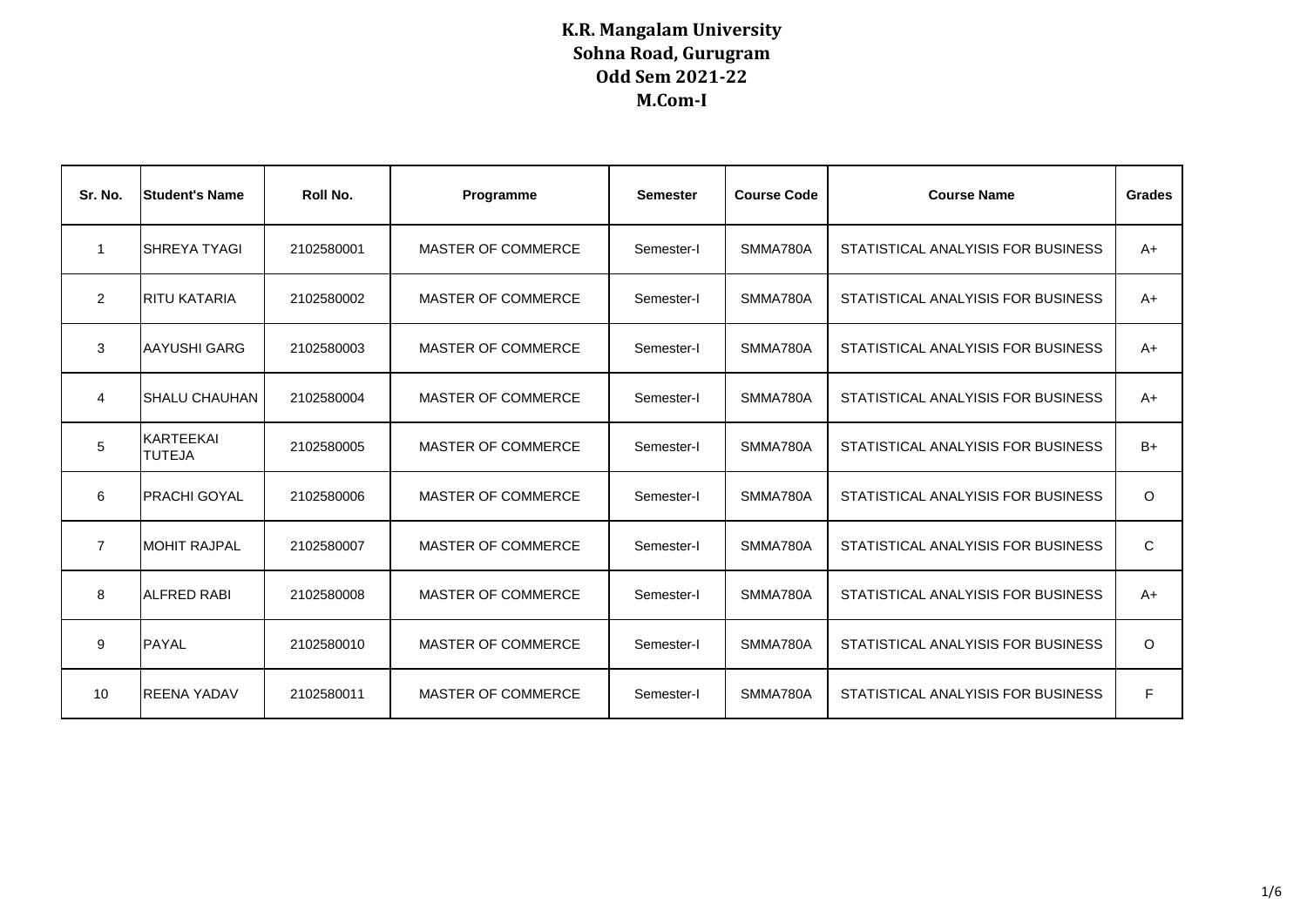| Sr. No.      | <b>Student's Name</b>             | Roll No.   | Programme                 | <b>Semester</b> | <b>Course Code</b> | <b>Course Name</b>                                    | Grades  |
|--------------|-----------------------------------|------------|---------------------------|-----------------|--------------------|-------------------------------------------------------|---------|
| $\mathbf{1}$ | <b>SHREYA TYAGI</b>               | 2102580001 | <b>MASTER OF COMMERCE</b> | Semester-I      | SMMC701A           | PRINCIPLES AND PRACTICES OF<br><b>TAXATION</b>        | A+      |
| 2            | <b>RITU KATARIA</b>               | 2102580002 | <b>MASTER OF COMMERCE</b> | Semester-I      | SMMC701A           | <b>PRINCIPLES AND PRACTICES OF</b><br><b>TAXATION</b> | $\circ$ |
| 3            | <b>AAYUSHI GARG</b>               | 2102580003 | <b>MASTER OF COMMERCE</b> | Semester-I      | SMMC701A           | PRINCIPLES AND PRACTICES OF<br><b>TAXATION</b>        | O       |
| 4            | ISHALU CHAUHAN                    | 2102580004 | MASTER OF COMMERCE        | Semester-I      | SMMC701A           | PRINCIPLES AND PRACTICES OF<br><b>TAXATION</b>        | $\circ$ |
| 5            | <b>KARTEEKAI</b><br><b>TUTEJA</b> | 2102580005 | <b>MASTER OF COMMERCE</b> | Semester-I      | SMMC701A           | <b>PRINCIPLES AND PRACTICES OF</b><br><b>TAXATION</b> | $B+$    |
| 6            | <b>PRACHI GOYAL</b>               | 2102580006 | <b>MASTER OF COMMERCE</b> | Semester-I      | SMMC701A           | PRINCIPLES AND PRACTICES OF<br><b>TAXATION</b>        | $\circ$ |
| 7            | <b>MOHIT RAJPAL</b>               | 2102580007 | MASTER OF COMMERCE        | Semester-I      | SMMC701A           | <b>PRINCIPLES AND PRACTICES OF</b><br><b>TAXATION</b> | P       |
| 8            | <b>ALFRED RABI</b>                | 2102580008 | <b>MASTER OF COMMERCE</b> | Semester-I      | SMMC701A           | PRINCIPLES AND PRACTICES OF<br><b>TAXATION</b>        | $\circ$ |
| 9            | PAYAL                             | 2102580010 | <b>MASTER OF COMMERCE</b> | Semester-I      | SMMC701A           | PRINCIPLES AND PRACTICES OF<br><b>TAXATION</b>        | $\circ$ |
| 10           | <b>REENA YADAV</b>                | 2102580011 | MASTER OF COMMERCE        | Semester-I      | SMMC701A           | PRINCIPLES AND PRACTICES OF<br><b>TAXATION</b>        | $B+$    |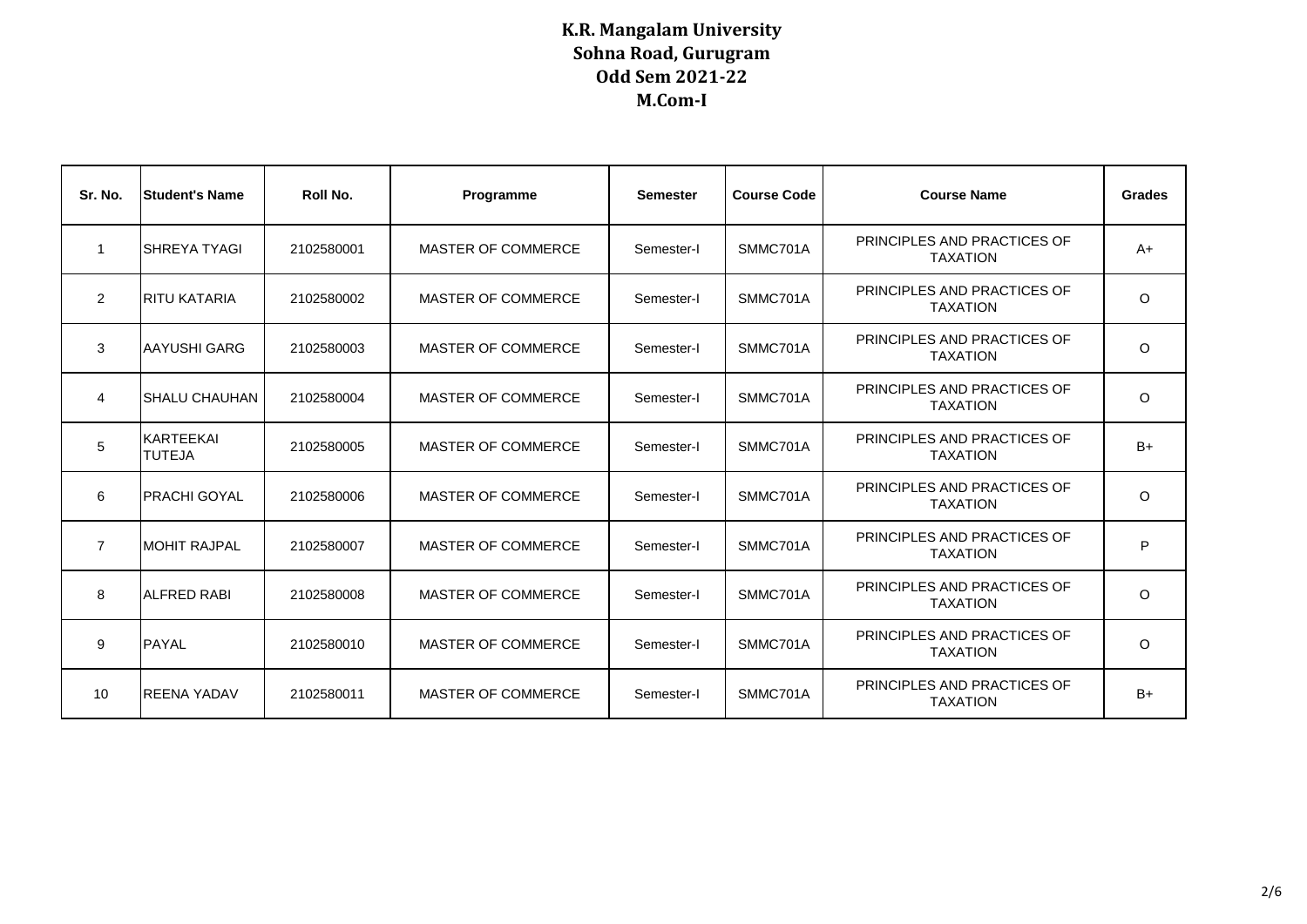| Sr. No.        | <b>Student's Name</b>             | Roll No.   | Programme                 | <b>Semester</b> | <b>Course Code</b> | <b>Course Name</b>                            | <b>Grades</b> |
|----------------|-----------------------------------|------------|---------------------------|-----------------|--------------------|-----------------------------------------------|---------------|
| $\mathbf 1$    | <b>SHREYA TYAGI</b>               | 2102580001 | <b>MASTER OF COMMERCE</b> | Semester-I      | SMMC731A           | PEOPLES BEHAVIOR IN AN<br><b>ORGANISATION</b> | A             |
| 2              | <b>RITU KATARIA</b>               | 2102580002 | <b>MASTER OF COMMERCE</b> | Semester-I      | SMMC731A           | PEOPLES BEHAVIOR IN AN<br><b>ORGANISATION</b> | $A+$          |
| 3              | <b>AAYUSHI GARG</b>               | 2102580003 | <b>MASTER OF COMMERCE</b> | Semester-I      | SMMC731A           | PEOPLES BEHAVIOR IN AN<br><b>ORGANISATION</b> | O             |
| 4              | <b>SHALU CHAUHAN</b>              | 2102580004 | <b>MASTER OF COMMERCE</b> | Semester-I      | SMMC731A           | PEOPLES BEHAVIOR IN AN<br><b>ORGANISATION</b> | $A+$          |
| 5              | <b>KARTEEKAI</b><br><b>TUTEJA</b> | 2102580005 | <b>MASTER OF COMMERCE</b> | Semester-I      | SMMC731A           | PEOPLES BEHAVIOR IN AN<br><b>ORGANISATION</b> | A             |
| 6              | <b>PRACHI GOYAL</b>               | 2102580006 | <b>MASTER OF COMMERCE</b> | Semester-I      | SMMC731A           | PEOPLES BEHAVIOR IN AN<br><b>ORGANISATION</b> | O             |
| $\overline{7}$ | <b>MOHIT RAJPAL</b>               | 2102580007 | <b>MASTER OF COMMERCE</b> | Semester-I      | SMMC731A           | PEOPLES BEHAVIOR IN AN<br><b>ORGANISATION</b> | $B+$          |
| 8              | <b>ALFRED RABI</b>                | 2102580008 | <b>MASTER OF COMMERCE</b> | Semester-I      | SMMC731A           | PEOPLES BEHAVIOR IN AN<br><b>ORGANISATION</b> | A             |
| 9              | <b>PAYAL</b>                      | 2102580010 | <b>MASTER OF COMMERCE</b> | Semester-I      | SMMC731A           | PEOPLES BEHAVIOR IN AN<br><b>ORGANISATION</b> | A             |
| 10             | <b>REENA YADAV</b>                | 2102580011 | <b>MASTER OF COMMERCE</b> | Semester-I      | SMMC731A           | PEOPLES BEHAVIOR IN AN<br><b>ORGANISATION</b> | F             |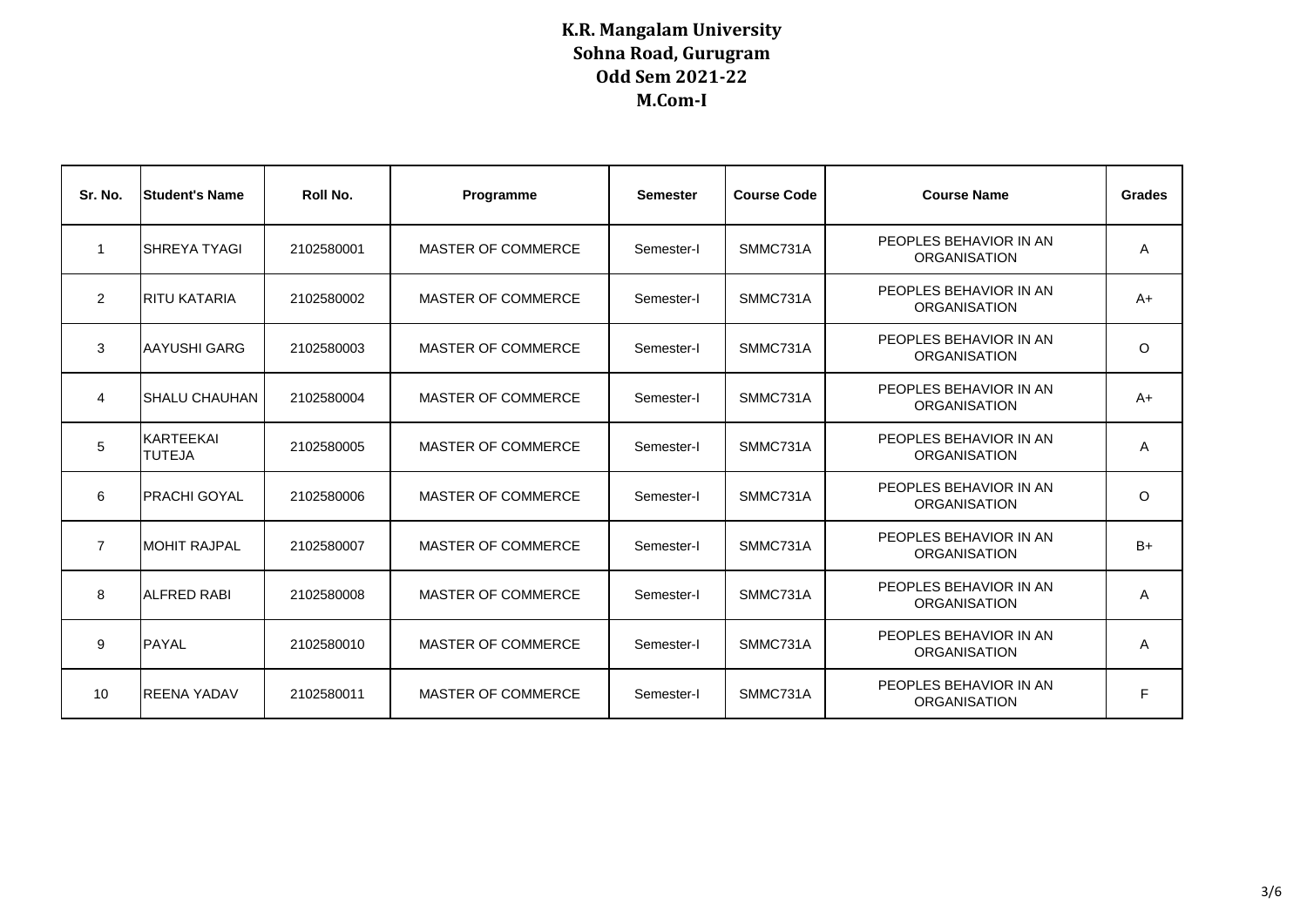| Sr. No.        | <b>Student's Name</b>             | Roll No.   | Programme                 | <b>Semester</b> | <b>Course Code</b> | <b>Course Name</b>                    | <b>Grades</b> |
|----------------|-----------------------------------|------------|---------------------------|-----------------|--------------------|---------------------------------------|---------------|
| $\mathbf{1}$   | <b>SHREYA TYAGI</b>               | 2102580001 | <b>MASTER OF COMMERCE</b> | Semester-I      | SMMC709A           | ECONOMIC ANALYSIS FOR BUSINESS        | B             |
| $\mathcal{P}$  | <b>RITU KATARIA</b>               | 2102580002 | MASTER OF COMMERCE        | Semester-I      | SMMC709A           | ECONOMIC ANALYSIS FOR BUSINESS        | $B+$          |
| 3              | AAYUSHI GARG                      | 2102580003 | <b>MASTER OF COMMERCE</b> | Semester-I      | SMMC709A           | ECONOMIC ANALYSIS FOR BUSINESS        | $B+$          |
| 4              | <b>SHALU CHAUHAN</b>              | 2102580004 | MASTER OF COMMERCE        | Semester-I      | SMMC709A           | ECONOMIC ANALYSIS FOR BUSINESS        | $B+$          |
| 5              | <b>KARTEEKAI</b><br><b>TUTEJA</b> | 2102580005 | <b>MASTER OF COMMERCE</b> | Semester-I      | SMMC709A           | <b>ECONOMIC ANALYSIS FOR BUSINESS</b> | P             |
| 6              | <b>PRACHI GOYAL</b>               | 2102580006 | <b>MASTER OF COMMERCE</b> | Semester-I      | SMMC709A           | ECONOMIC ANALYSIS FOR BUSINESS        | Α             |
| $\overline{7}$ | <b>MOHIT RAJPAL</b>               | 2102580007 | <b>MASTER OF COMMERCE</b> | Semester-I      | SMMC709A           | ECONOMIC ANALYSIS FOR BUSINESS        | C             |
| 8              | <b>ALFRED RABI</b>                | 2102580008 | <b>MASTER OF COMMERCE</b> | Semester-I      | SMMC709A           | ECONOMIC ANALYSIS FOR BUSINESS        | A             |
| 9              | <b>PAYAL</b>                      | 2102580010 | <b>MASTER OF COMMERCE</b> | Semester-I      | SMMC709A           | ECONOMIC ANALYSIS FOR BUSINESS        | A             |
| 10             | <b>REENA YADAV</b>                | 2102580011 | <b>MASTER OF COMMERCE</b> | Semester-I      | SMMC709A           | ECONOMIC ANALYSIS FOR BUSINESS        | C             |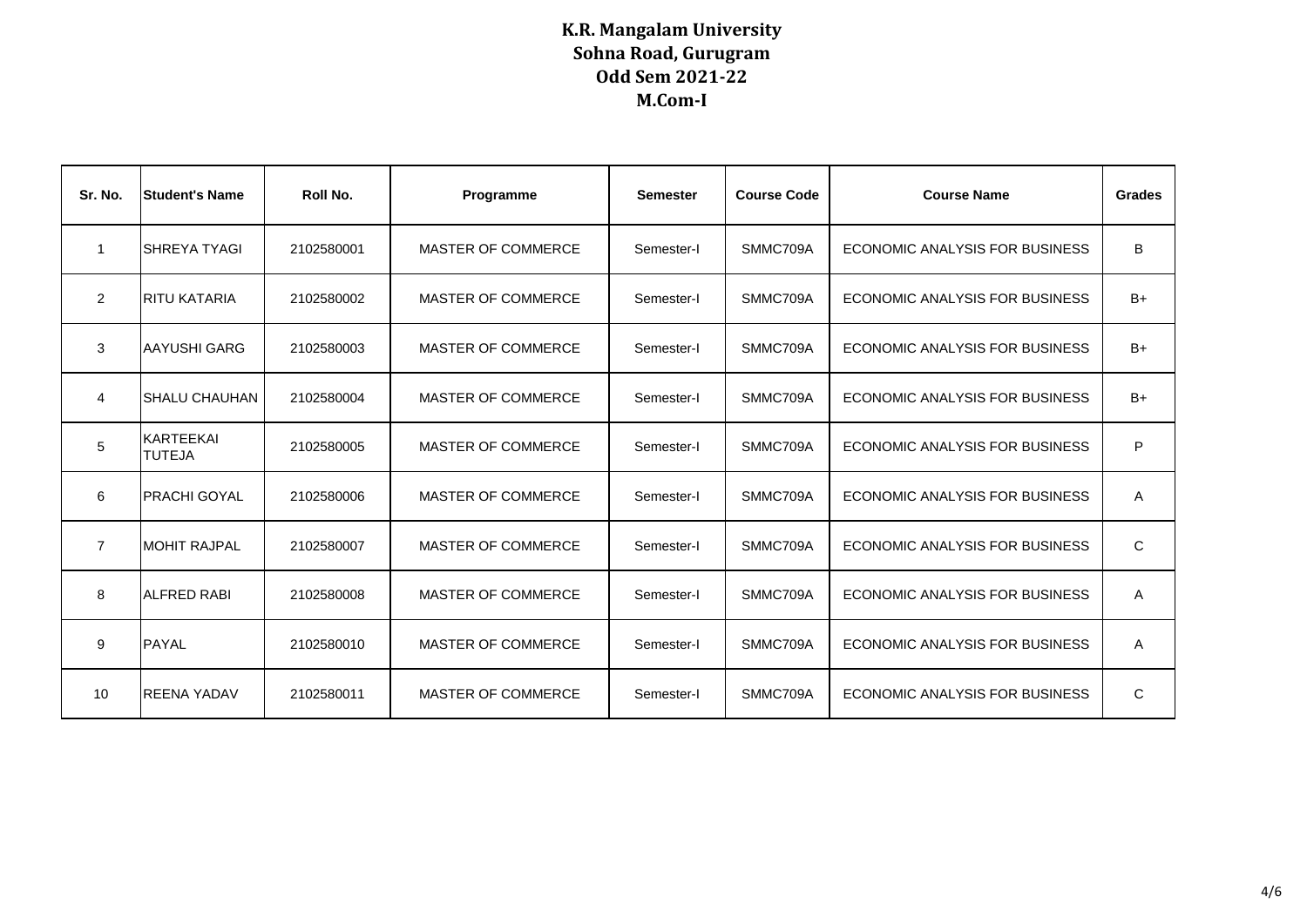| Sr. No.        | <b>Student's Name</b>             | Roll No.   | Programme                 | <b>Semester</b> | <b>Course Code</b> | <b>Course Name</b>               | Grades |
|----------------|-----------------------------------|------------|---------------------------|-----------------|--------------------|----------------------------------|--------|
| $\overline{1}$ | <b>SHREYA TYAGI</b>               | 2102580001 | <b>MASTER OF COMMERCE</b> | Semester-I      | SMAW773A           | <b>CORPORATE LEGAL FRAMEWORK</b> | $A+$   |
| 2              | <b>RITU KATARIA</b>               | 2102580002 | <b>MASTER OF COMMERCE</b> | Semester-I      | SMAW773A           | <b>CORPORATE LEGAL FRAMEWORK</b> | Α      |
| 3              | <b>AAYUSHI GARG</b>               | 2102580003 | MASTER OF COMMERCE        | Semester-I      | SMAW773A           | <b>CORPORATE LEGAL FRAMEWORK</b> | $A+$   |
| $\overline{4}$ | <b>SHALU CHAUHAN</b>              | 2102580004 | <b>MASTER OF COMMERCE</b> | Semester-I      | SMAW773A           | <b>CORPORATE LEGAL FRAMEWORK</b> | $A+$   |
| 5              | <b>KARTEEKAI</b><br><b>TUTEJA</b> | 2102580005 | <b>MASTER OF COMMERCE</b> | Semester-I      | SMAW773A           | <b>CORPORATE LEGAL FRAMEWORK</b> | $A+$   |
| 6              | <b>IPRACHI GOYAL</b>              | 2102580006 | <b>MASTER OF COMMERCE</b> | Semester-I      | SMAW773A           | <b>CORPORATE LEGAL FRAMEWORK</b> | $A+$   |
| $\overline{7}$ | <b>MOHIT RAJPAL</b>               | 2102580007 | <b>MASTER OF COMMERCE</b> | Semester-I      | SMAW773A           | <b>CORPORATE LEGAL FRAMEWORK</b> | A      |
| 8              | <b>ALFRED RABI</b>                | 2102580008 | <b>MASTER OF COMMERCE</b> | Semester-I      | SMAW773A           | <b>CORPORATE LEGAL FRAMEWORK</b> | $A+$   |
| 9              | <b>PAYAL</b>                      | 2102580010 | MASTER OF COMMERCE        | Semester-I      | SMAW773A           | <b>CORPORATE LEGAL FRAMEWORK</b> | $A+$   |
| 10             | <b>REENA YADAV</b>                | 2102580011 | <b>MASTER OF COMMERCE</b> | Semester-I      | SMAW773A           | <b>CORPORATE LEGAL FRAMEWORK</b> | Α      |